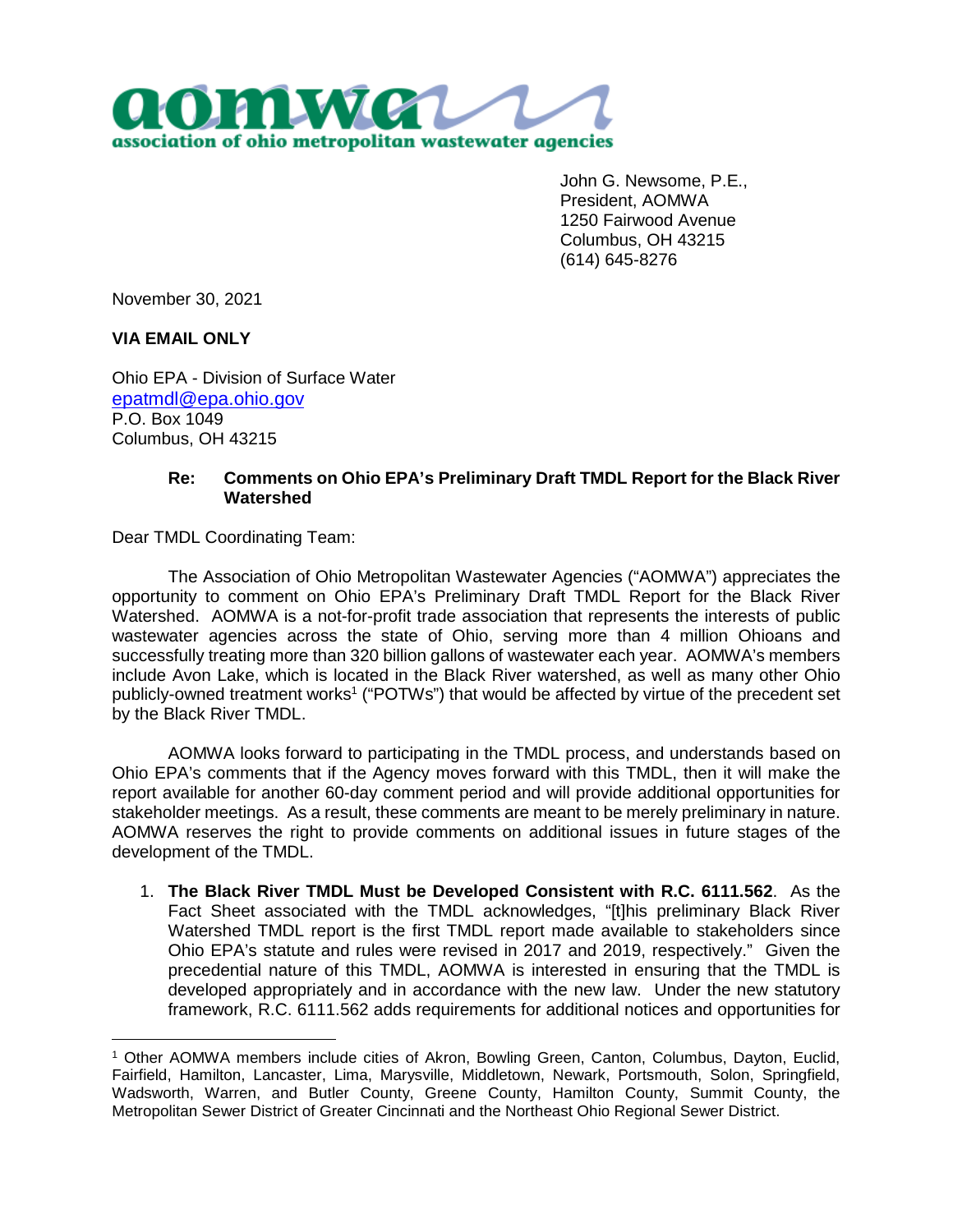commenting that must be provided "during the development of a TMDL after March 24, 2015."<sup>2</sup> In 2015, the Ohio Supreme Court held that Ohio EPA's TMDL development process at that time was unlawful, because stakeholders were not afforded an opportunity to comment on TMDLs as required by R.C. Chapter 119. *Fairfield Cty. Bd. of Commrs. v. Nally*, 143 Ohio St.3d, 2015-Ohio-991. Following that decision, the Ohio General Assembly enacted legislation that protects opportunities for meaningful public engagement. This legislation is now codified as R.C. 6111.562.

Under R.C. 6111.562, Ohio EPA *shall* provide notice and an opportunity for public input during at least the following steps of TMDL development: (1) the project assessment study plan, including portions of the plan that seek to determine the causes and sources of impairments or threats; (2) the biological and water quality study report or its equivalent; (3) the loading analysis plan, including the proposed modeling approach and the water quality restoration targets, goals, or criteria; and (4) the preliminary modeling results. Unfortunately, it does not appear from the preliminary draft of the Black River TMDL that Ohio EPA has provided an opportunity for comment at each of these steps, including with respect to (1) the October 2016 Biological and Water Quality Study of the Black River Basin, based on data collected in 2012; (2) a loading analysis plan; or (3) preliminary modeling results. Without an opportunity to comment on the loading analysis plan in particular, affected stakeholders were unable to provide comments regarding the water quality restoration targets for the watershed. Accordingly, stakeholders were not provided an opportunity to comment on this key element driving the recommended pollutant loading reductions, as discussed in greater detail below.

- 2. **The Agency Should Not Rely Upon Outdated Data, and Should Revisit its Assessment of Conditions with Newer Data**. As noted in the Preliminary Draft Report, Ohio EPA is relying on biological and water quality monitoring data gathered in 1999 and 2012. *See* Preliminary Draft Report at 113-114. The representativeness of this data is concerning, as the data is nearly 10 years old. In addition, as the Agency has acknowledged, recent developments are expected to have an impact on water quality, including Avon Lake's completion of a sewer separation project in 2019 that eliminated eighteen CSOs. *See* Preliminary Draft Report at 36. AOMWA requests that the Agency develop any TMDL and/or watershed management plan based on updated and representative data. Given the potentially significant costs associated with the recommended point source reductions, it would be appropriate to verify that the waste load allocations are indeed justified based on current water quality conditions, and to start over with the required steps set forth in R.C. 6111.562(A)(1)(a)-(d).
- 3. **Revisiting the Biological and Water Quality Monitoring Data is Especially Appropriate Given the TMDL's Data Gaps**. In general, successful use of loading duration curves requires a sufficient number of samples across a range of flow conditions. However, the Preliminary Draft Report acknowledges that Ohio EPA had one sample within certain flow zones, and in some instances had no samples collected within other flow zones. *See* Preliminary Draft Report at 87, 97. As a result, the sampling data available is not merely outdated, but would also benefit from developing a more robust dataset.
- 4. **The Waste Load Allocations for Combined Sewer Overflows for** *E.coli* **Should be Revisited**. The Preliminary Draft Report also contains some concerning and unrealistic

<sup>2</sup> Similarly, additional requirements are set forth in OAC Chapter 3745-2.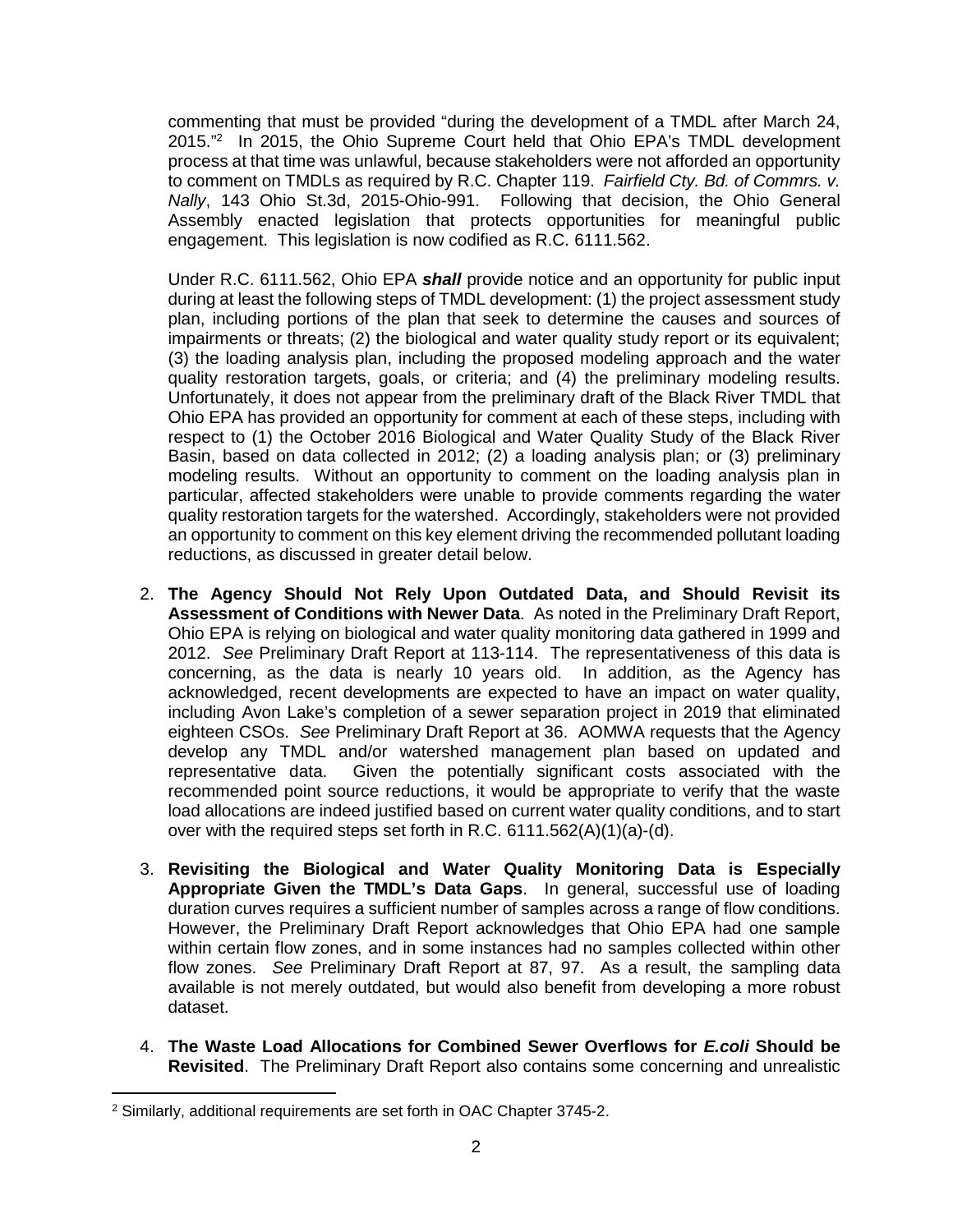waste load allocations. In particular, Ohio EPA has calculated waste load allocations associated with CSOs using 126 count *E.coli* / 100 mL as the concentration of bacteria for these discharges. If a waste load allocation is calculated for CSOs, it would be more appropriate to use the expected *E.coli* concentration in remaining overflows based on the control technology identified in the entity's LTCP rather than the instream *E.coli* target. If the Agency does intend to proceed with the TMDL, AOMWA looks forward to collaborating and considering alternative waste load allocations for CSOs, preferably with the benefit of updated biological and water quality data as discussed above. Any such allocation should also reflect that individual dischargers that have implemented their CSO Long-Term Control Plans have already achieved the necessary load reduction efforts to meet the target.

- 5. **Ohio's Role in Developing the TMDL**. AOMWA believes that Ohio, as the delegated permitting authority under the Clean Water Act, should retain primary oversight over the development of the Black River TMDL. The Preliminary Draft Report acknowledges that certain modeling work was provided by Tetra Tech under contract with US EPA. However, US EPA's involvement is not based on (1) a finding by US EPA that Ohio EPA failed to act timely and appropriately, as a delegated CWA NPDES authority, to develop an amended Black River TMDL in accordance with Ohio's approved CWA Section 303(d) list of impaired waterbodies, or (2) a decision by Region 5 to exercise its oversight authority under the CWA to develop the TMDL due to Ohio EPA's untimeliness. AOMWA requests confirmation that Ohio will retain the primary authority for this TMDL development at each key step of the process.
- 6. **The Preliminary Draft Report Contains an Unsuitably Conservative Allocation for Future Growth**. Ohio EPA includes a 4 percent allocation for future growth, yet Ohio EPA acknowledges that municipalities in the watershed are experiencing an average *decline* of 0.1 percent. This conservative approach—combined with a 10 percent margin of safety for E.coli waste load allocations—is inconsistent with the Agency's stated intention of incorporating an adaptive management approach. Instead of using an iterative/adaptive management approach, the Agency's reliance on these conservative assumptions would impose costly controls without evaluating whether interim measures lead to water quality improvements.
- 7. **The Draft Report Improperly Uses the 1999 Associations Report for "Target" Water Quality Standards**. The Preliminary Draft Report states that "TMDL [nutrient] targets are selected on the basis of evaluating reference stream data published in a technical report [published by Ohio EPA in 1999] titled Association between Nutrients, Habitat, and the Aquatic Biota in Ohio Rivers and Streams." *See* Preliminary Draft Report at 7. However, in the *Fairfield County* decision noted above, the Ohio Supreme Court held that the target values for phosphorus from the same Associations Report constitute "standards of water quality" for "waters of the state of Ohio" within the meaning of R.C. 6111.041, and that "Ohio EPA could not lawfully impose a [numeric] phosphorus allocation for [wastewater treatment plants] in the watershed until that standard was first promulgated as a rule under R.C. Chapter 119." *Fairfield Cnty. Bd. of Comm'rs* at ¶¶ 38-39 (referencing decision which held that Ohio EPA "cannot regulate through 'guidelines' that are in reality rules requiring formal promulgation").

With respect to the Black River TMDL, Ohio EPA continues to rely on the 1999 Association Document to set a *de facto* water quality standard without first providing an opportunity for comment on the standard. When the Agency merely provides an opportunity for comment